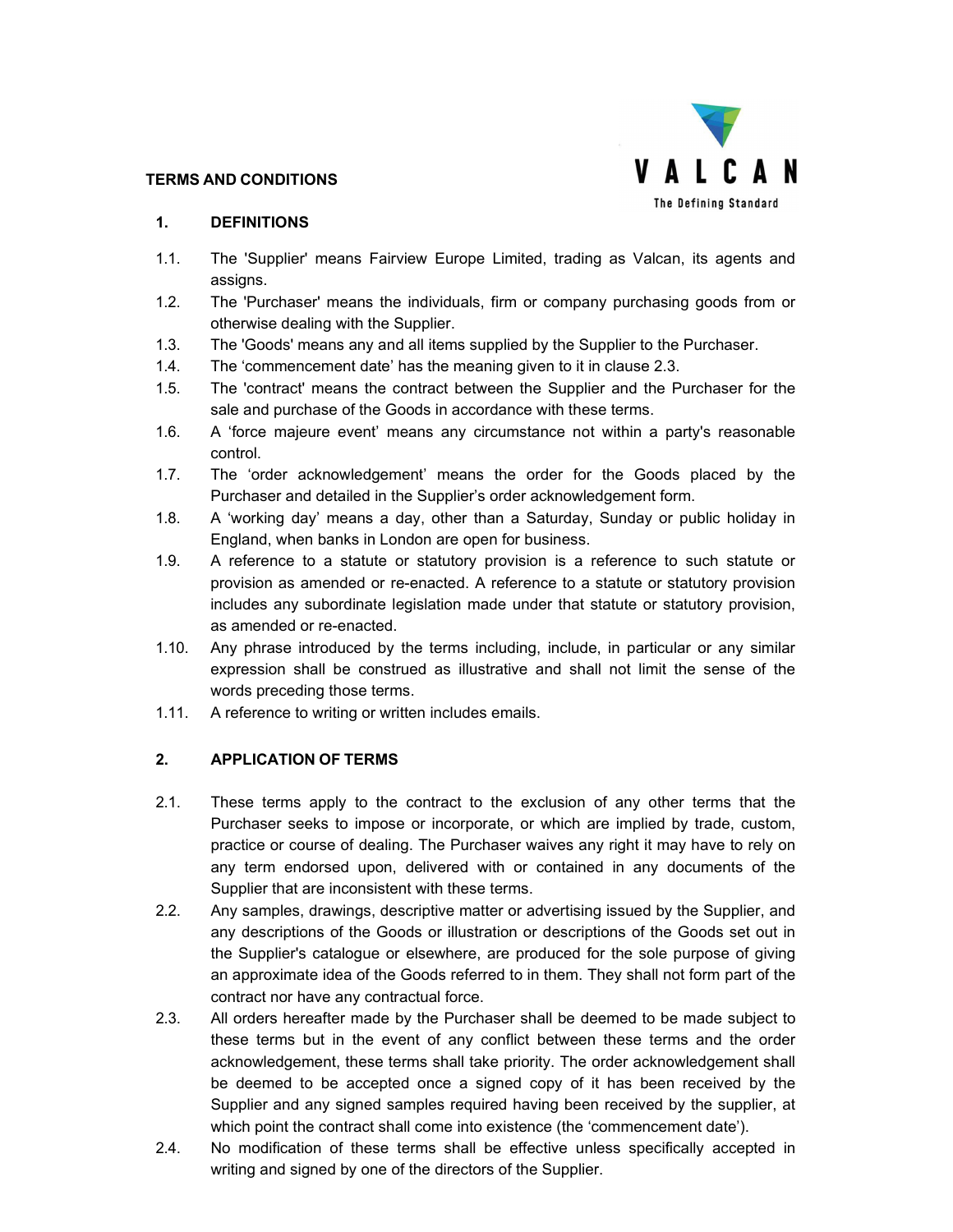# **3. REPRESENTATIONS**

- 3.1. This contract constitutes the entire agreement between the parties and supersedes and extinguishes all previous agreements, promises, assurances, warranties, representations and understandings between them, whether written or oral, relating to its subject matter.
- 3.2. Each party agrees that it shall have no remedies in respect of any statement, representation, assurance or warranty (whether made innocently or negligently) that is not set out in this contract. Each party agrees that it shall have no claim for innocent or negligent misrepresentation or negligent misstatement based on any statement in this contract.

# **4. THE GOODS**

- 4.1. The Supplier reserves the right to amend the description of the Goods as set out in the order acknowledgement if required by any applicable statutory or regulatory requirements.
- 4.2. Changes may occur to sizes and specifications of the Goods and in this event the Supplier may provide an approximate equivalent. The Supplier may, at its option, supply sheet sizes which are larger than those ordered at no additional cost to the Purchaser. The Supplier shall have no liability to the Purchaser for the cost of sheet cutting.
- 4.3. The Purchaser is responsible for ensuring that the order acknowledgement is complete and accurate. The Purchaser shall give the Supplier all necessary information relating to the Goods that the Supplier reasonably requires in order to fulfil the requested delivery of the Goods as stated in the order acknowledgement.
- 4.4. It is the sole responsibility of the Purchaser and installer to ensure that all Goods supplied in accordance with the order acknowledgement meet all specifications and the quantity of Goods required for the specific project. Any testing should be carried out directly by the Purchaser and installer unless they are fully satisfied, upon checking, with what the Supplier has already achieved. Any technical information given by the Supplier is a guide only and should be verified by a third party.
- 4.5. Specified materials must be checked and approved by a qualified designer, structural engineer or building control.
- 4.6. The colour of the Goods delivered may vary slightly from the sample provided. Signed samples should be returned by recorded delivery within 7 days. Any colour matching should be performed against the Goods as delivered and not against the sample. The Supplier accepts no responsibility for any loss incurred due to any variance in colour from the sample and cannot guarantee colour uniformity of any Goods unless ordered and delivered at the same time from panels manufactured in the same batch.
- 4.7. The Supplier reserves the right to deliver and invoice, up to and including, 10% more of the quantity of the Goods stated in the order acknowledgement or 10 sheets, whichever is greater, to allow for production tolerances.
- 4.8. The Supplier reserves the right to deliver and invoice, up to and including, 10% less of the quantity of the Goods stated in the order acknowledgement or 10 sheets, whichever is greater, to allow for production tolerances.
- 4.9. The Thickness of the material may vary by up to and including 12.5% more of the thickness stated in the order acknowledgement
- 4.10. The Thickness of the material may vary by up to and including 12.5% less of the thickness stated in the order acknowledgement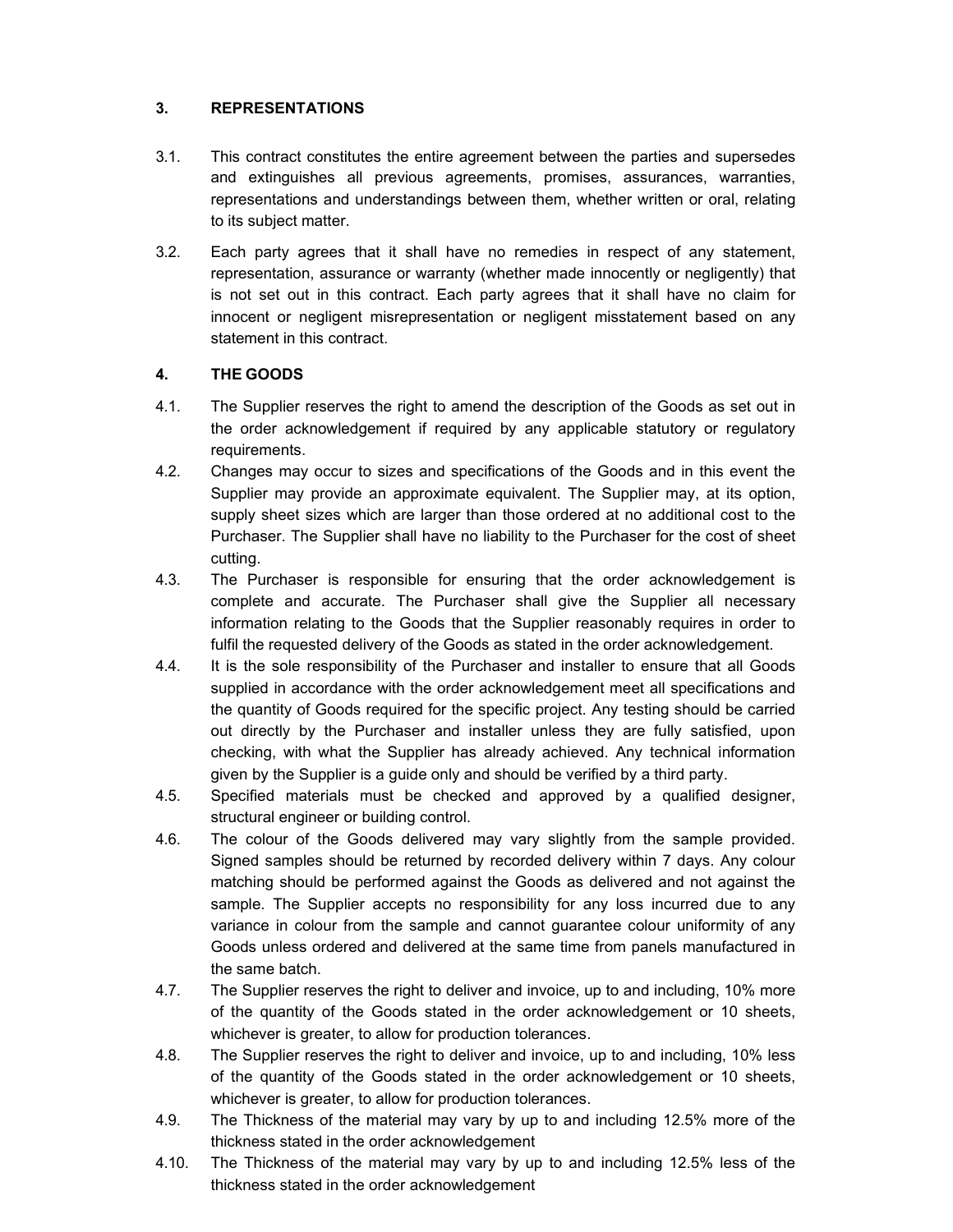# **5. REFUSAL OF ORDERS**

- 5.1. The Purchaser must buy a minimum of 10 sheets of each colour, length and width to order a particular type of Goods in each order acknowledgement (for example, ten sheets of 3,200 mm (length) by 1,250 mm (width) of a single brand in metallic silver). This minimum order quantity requirement also applies to supplementary orders if the Purchaser has not purchased a sufficient quantity of a particular type of Goods to meet the Purchaser's needs. This applies to Goods held in stock only. For nonstocked items, minimum order quantities apply and are available on request
- 5.2. The Supplier reserves the right to accept or refuse any order given on the basis of its quotations or otherwise and in the event of the refusal of any order the Supplier shall not be liable for any loss or damage arising therefrom or in connection therewith or in relation thereto

# **6. DELIVERY**

- 6.1. Delivery shall occur on the Goods being delivered to the site in England, Scotland or Wales, designated by the Purchaser in the order acknowledgement.
- 6.2. Single instalment orders over £5,000 (excluding VAT) in England and Wales shall be delivered free of charge. Single instalment orders over £15,000 (excluding VAT) in Scotland shall be delivered free of charge. Where an order is despatched in more than one instalment only the first instalment shall be delivered free of charge and additional charges shall apply for each subsequent delivery. This only applies where the goods are being delivered to the United Kingdom Mainland. Alternate delivery options available on request.
- 6.3. Unless otherwise stipulated all Goods for delivery will be despatched by the delivery method of the Supplier's choice. Where the Purchaser requires a different means of delivery, any extra cost must be paid by the Purchaser. Rigid vehicles, onboard cranes and onboard forklifts are considered specialist transport and will be charged in addition if not listed on the order acknowledgement. Airfreight costs shall be payable by the Purchaser in advance.
- 6.4. Pallets can be of weights up to 2500kg. If smaller pallets are needed, additional charges may apply.
- 6.5. On panels ordered longer than 4 metres in length, due to extra cost of transport and bespoke pallets, there is a surcharge of 20% and delivery could be delayed by a week due to pallet assembly requirements
- 6.6. All dates quoted for delivery are approximate only and the time of delivery is not of the essence. Whilst every effort will be made to avoid delay, no responsibility is under taken for meeting any specific delivery dates. Accordingly no liability will be accepted for any direct or indirect loss suffered by the Purchaser which may be caused by delayed delivery as a result of a force majeure event or the Purchaser's failure to provide the Supplier with adequate delivery instructions or any other instructions that are relevant to the supply of the Goods and none of these events shall entitle the Purchaser to reject the Goods or cancel the order.
- 6.7. The Supplier reserves the right to apply the leadtime quoted for delivery against the Suppliers original order confirmation or one of the following of:
	- 6.7.1. the Supplier's most recent order confirmation;
	- 6.7.2. the Purchaser's most recent requested amendment; or
	- 6.7.3. the date the Supplier receives the signed colour samples.
- 6.8. The Supplier reserves the right to delay delivery of any instalment of Goods in order to ensure that the Supplier's products are efficiently despatched to reduce the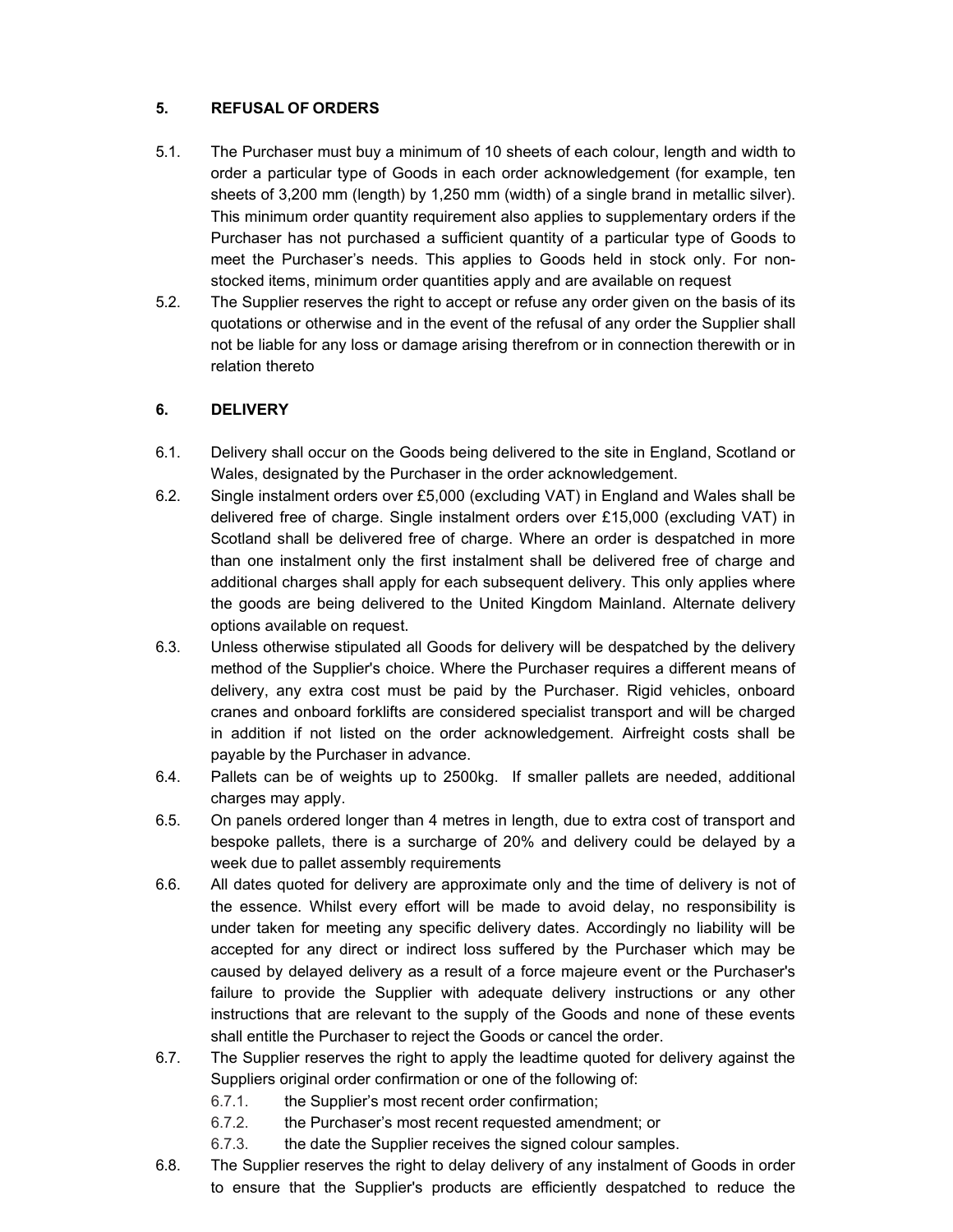Supplier's carbon footprint provided that delivery of the Goods will take place within the estimated range of delivery dates set out in the order acknowledgement.

- 6.9. The Purchaser may delay delivery of any order of Goods for up to three months by giving not less than 14 days' notice to the Supplier prior to the estimated delivery date and the Supplier will store such Goods free of charge subject to clauses 6.7 and 6.8. Any stored Goods must be requested in full pallet quantities only.
- 6.10. If the Purchaser has paid for the Goods in accordance with clause 10.5 but requires the Supplier to store the purchased Goods for more than three months, the Supplier reserves the right to charge the Purchaser for the storage of the Goods at the weekly rate of £10 per pallet calculated from the end of the three month period stipulated in clause 6.6.
- 6.11. If the Purchaser has not paid for the Goods in accordance with clause 10.5 then the Supplier reserves the right to charge the Purchaser for the storage of the Goods at the weekly rate of £10 per pallet calculated from the estimated delivery date until such date as the Goods are delivered to the Purchaser.
- 6.12. Any stored Goods must be insured by the Purchaser against the risks of loss, damage or theft. The Purchaser must obtain such insurance at the Purchaser's own expense to take effect from the date of the Supplier's invoice. The Purchaser accepts that storage of Goods at the Supplier's premises is at the sole risk of the Purchaser.
- 6.13. To allow for production leave, the Supplier reserves the right to exclude the month of August, the last 2 weeks of December and any annual holidays from any leadtime given.

### **7. QUALITY**

- 7.1. The Supplier warrants that on delivery, the Goods shall conform in all material respects with their description as set out in the order acknowledgement and will be free from material defects in design, material and workmanship.
- 7.2. The Supplier agrees to replace or repair free of charge any Goods supplied which are defective if the defect is due to faulty manufacture, or bad workmanship always provided that:
	- 7.2.1. the Goods have not already been installed on a building or other infrastructure; and
	- 7.2.2. the Supplier receives written notice of any defect:
		- 7.2.2.1. in the case of a defect which should be apparent on a normal visual inspection, within five working days of delivery;
		- 7.2.2.2. in the case of a latent defect, within a reasonable time of the latent defect having become apparent but in any event no later than 12 months from the date of delivery ("Latency Period").
	- 7.2.3. The Supplier shall be given a reasonable opportunity to examine the Goods. Whether or not the defect is due to faulty manufacture or bad workmanship shall be for the sole decision of the Supplier following such examination.
	- 7.2.4. The Purchaser returns all defective Goods to the Supplier's premises for the purpose of repair at the Purchaser's own cost. At the Supplier's option, remedial action may in certain circumstances be carried out on site.
	- 7.2.5. If the replacement of any defective Goods, or part thereof, proves impossible owing to unavailability, the Supplier shall sufficiently discharge their obligation under this clause by supplying Goods, or any constituent part of the Goods, of equivalent specification for the purpose of such repair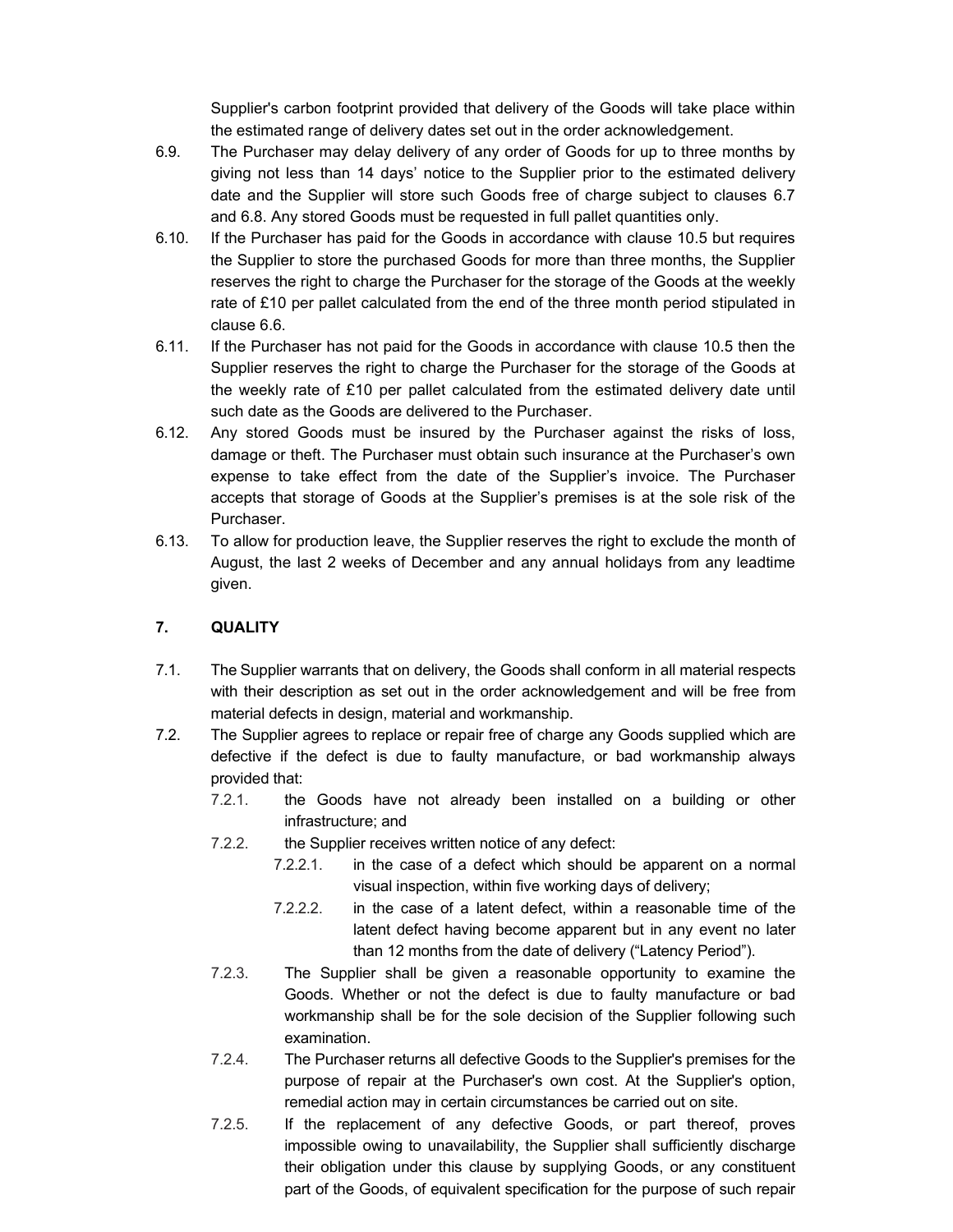or replacement.

- 7.2.6. Goods that are defective and incapable of repair will only be replaced by the Supplier on a like for like basis and in the quantity that the Supplier determines are in need of replacement.
- 7.3. The Supplier shall not be liable for the Goods' failure to comply with the warranty in clause 7.1 for any of the following:
	- 7.3.1. any defect caused by the Purchaser due to overloading, abuse, tampering, neglect or accident or any use other than that for which the Goods were designed;
	- 7.3.2. any defect caused because the Purchaser failed to follow the Supplier's oral or written instructions as to the storage, installation, use or maintenance of the Goods or (if there are none) good trade practice regarding the same;
	- 7.3.3. any defect caused as a result of the Supplier following any specification supplied by the Purchaser including a failure by the Supplier, their employees, agents or contractors, to fabricate the Goods correctly in accordance with the fabrication grain; or
		- 7.3.3.1. the Goods differ from their description as set out in the order acknowledgement as a result of changes made to ensure they comply with applicable statutory or regulatory requirements.
- 7.4. The Purchaser shall provide the Supplier with a written copy of the maintenance program for the Goods within 90 days of the date of delivery of the Goods. The maintenance program must detail the frequency and type of maintenance that will be applied to the Goods and the name of the contractor that will provide such maintenance services.
- 7.5. If the Purchaser fails to provide a copy of the maintenance program to the Supplier when required then the warranties set out in clause 7.1 shall be invalidated.
- 7.6. The Supplier's only liability to the Purchaser if the Goods fail to comply with the warranties in clause 7.1 is as set out in this clause 7.

### **8. MANUFACTURER'S WARRANTY**

8.1. Any warranty provided to the Supplier by the manufacturer of the Goods will be transferred to the Purchaser only after the Goods have been paid for in full by the Purchaser. A warranty will not be transferred to the Purchaser unless it has been requested from the Supplier in writing not more than 6 months after the date of the order acknowledgement. When claiming under a manufacturer's warranty the Goods shall be returned to the manufacturer at the Purchaser's expense. If replacement goods are required before the manufacturer has accepted the warranty, or when the manufacturer offers a repair rather than a replacement, then the replacement goods shall be paid for by the Purchaser in accordance with these terms.

### **9. INDEMNITY**

9.1. To the extent that the Goods are to be manufactured in accordance with a specification supplied by the Purchaser, the Purchaser shall indemnify the Supplier on demand against all liabilities, costs, expenses, damages and losses (including any direct, indirect or consequential losses, loss of profit, loss of reputation and all interest, penalties and legal and other professional costs and expenses) suffered or incurred by the Supplier in connection with any claim made against the Supplier for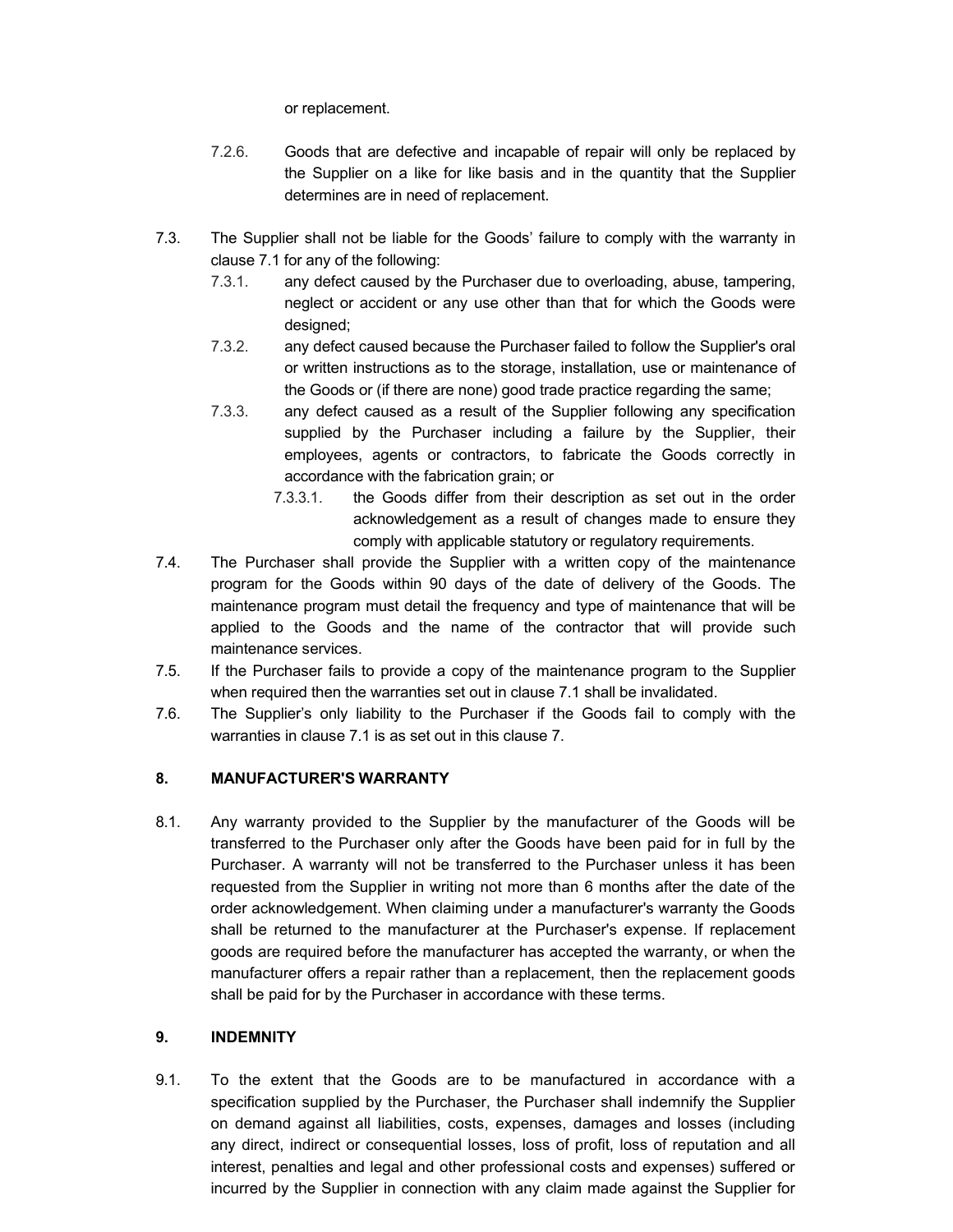actual or alleged infringement of a third party's intellectual property rights arising out of or in connection with the Supplier's use of the specification. This clause 9.1 shall survive termination.

# **10. PRICES, QUOTATIONS AND PAYMENTS**

- 10.1. Any quotation for the Goods given by the Supplier shall not constitute an offer for sale. Quotations shall only be valid for a period of 7 days from its date of issue.
- 10.2. The price of the Goods shall be the price set out in the Supplier's published price list in force at the date of delivery.
- 10.3. If the Customer does not sign and return the Supplier's order acknowledgement within 24 hours, the price cannot be guaranteed
- 10.4. The Supplier may, by giving notice to the Purchaser at any time before delivery, increase the price of the Goods to reflect any increase in the cost of the Goods that is due to:
	- 10.4.1. any factor beyond the Supplier's control (including foreign exchange fluctuations, increases in taxes and duties, and increases in labour, materials and other manufacturing costs);
	- 10.4.2. any request by the Purchaser to change the delivery date(s), quantities or types of Goods ordered, or the specification; or
	- 10.4.3. any delay caused by any instructions of the Purchaser or failure of the Purchaser to give the Supplier adequate or accurate information or instructions.
- 10.5. The Supplier shall invoice the Purchaser when the Goods have been produced regardless of leadtime quoted for delivery.
- 10.6. Subject to clause 10.7, payment is due on the last working day of the month following date of invoice, for approved account holders. Payment shall be made to the bank account nominated in writing by the Supplier. Time for payment is of the essence.
- 10.7. If payment in full is not received by such date the Supplier reserves the right to charge interest on the outstanding balance at 4% above Lloyds TSB Bank base rate from time to time but at 4% for any period when that base rate is below 0%. Such interest shall accrue on a daily basis from the due date until actual payment of the overdue amount, whether before or after judgment. The Purchaser shall pay the interest together with the overdue amount.
- 10.8. The Supplier reserves the right to demand payment of the price at any time including prior to delivery of the Goods if the level of cover for the Supplier's trade credit insurance decreases due to a change in the creditworthiness of the Purchaser as determined by the Supplier's insurers or otherwise if the Supplier determines in its sole discretion that the Purchaser is less creditworthy.
- 10.9. If payment in full is not received by the due date the Supplier may suspend all further deliveries of Goods until payment has been made in full.
- 10.10. The Purchaser shall, on receipt of a valid VAT invoice from the Supplier, pay to the Supplier any additional amounts in respect of VAT as are chargeable on the supply of Goods.
- 10.11. The Purchaser shall be entitled to request a 5% (VAT inclusive) rebate from the Supplier in respect of any purchase(s) over the whole product range which amount to the (VAT exclusive) sum 1.5 million pounds net (£1,500,000.00) or more in a calendar year ("Qualifying Purchase") provided that the rebate is requested by no later than the last day of February in the next calendar year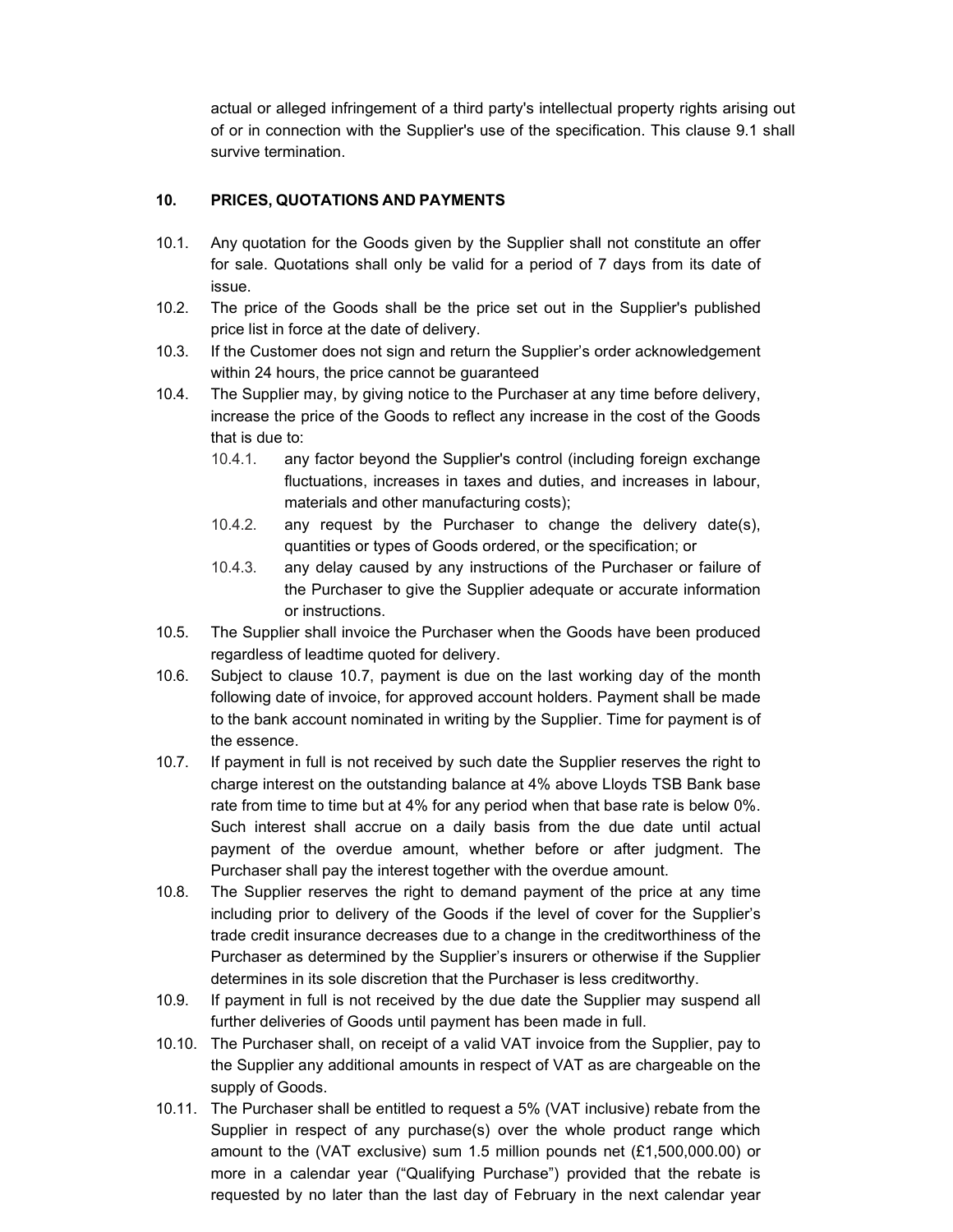after the calendar year in which the Qualifying Purchase was made.

- 10.12. Any special prices on orders shall be excluded from these rebates
- 10.13. Any payments after 30 days net monthly shall be excluded from these rebates
- 10.14. A rebate will not be issued by the Supplier to the Purchaser unless it is requested in accordance with clause 10.10 in respect of the Qualifying Purchase only.
- 10.15. The Purchaser will lose the right to request a rebate under clause 10.10 if any of the Supplier's invoices are not paid in full on time in accordance with clause 10.5. The Rebate will not include any invoices that have had a discount already applied or a special project rate agreed (This includes any rate less than the suppliers list price at the time of purchase)
- 10.16. The Supplier shall have the sole discretion to determine whether a rebate is payable to the Purchaser.
- 10.17. The Supplier will promptly notify the Purchaser in writing if a request for a rebate has been approved. The Supplier shall not be obliged to notify the Purchaser if a request for a rebate has been rejected.
- 10.18. Notwithstanding clause 10.5, time for payment is not of the essence in respect of rebates. The Supplier shall have sole discretion to determine the timing for payment of approved rebates to the Purchaser save that in no event shall payment of an approved rebate be made later than 12 months following the date on which the Supplier notified the Purchaser that the rebate has been approved.
- 10.19. Monthly settlement discounts are available on request where the Purchaser spend is in excess of the (VAT exclusive) sum of 1 million pounds in the Suppliers previous financial year after all credits and discounts have been applied.
	- 10.19.1. The settlement discount can only be taken if the invoices are paid on or before the last working day of the following month.
	- 10.19.2. Settlement discounts only apply to 30 days monthly accounts.
	- 10.19.3. If a credit is used to pay part of an outstanding balance at the end of the month, then the settlement discount can only be used against the remaining monies paid by the Purchaser to the Supplier.
		- 10.19.3.1. For example: if £100 is owed and £90 is credited, the settlement discount can only be applied to the outstanding £10
	- 10.19.4. Any credit notes including (but not limited to) rebates cannot have the settlement discount applied

#### **11. TITLE AND RISK**

- 11.1. Unless otherwise agreed in writing, all risk in the Goods shall pass to the Purchaser on delivery.
- 11.2. Notwithstanding that delivery or installation of the Goods may have already taken place (whether installation has been made on a product, building or infrastructure of the Purchaser or a third party), neither legal nor equitable ownership of the Goods shall pass to the Purchaser until such time as the Purchaser has paid to the Supplier the full contract price of the Goods (in cash or cleared funds). Until such time, the Purchaser acknowledges that he is in possession of the Goods solely as bailee of the Supplier and undertakes to store the same on his premises separately from his own goods or those of any other person and in a manner which makes them readily identifiable as the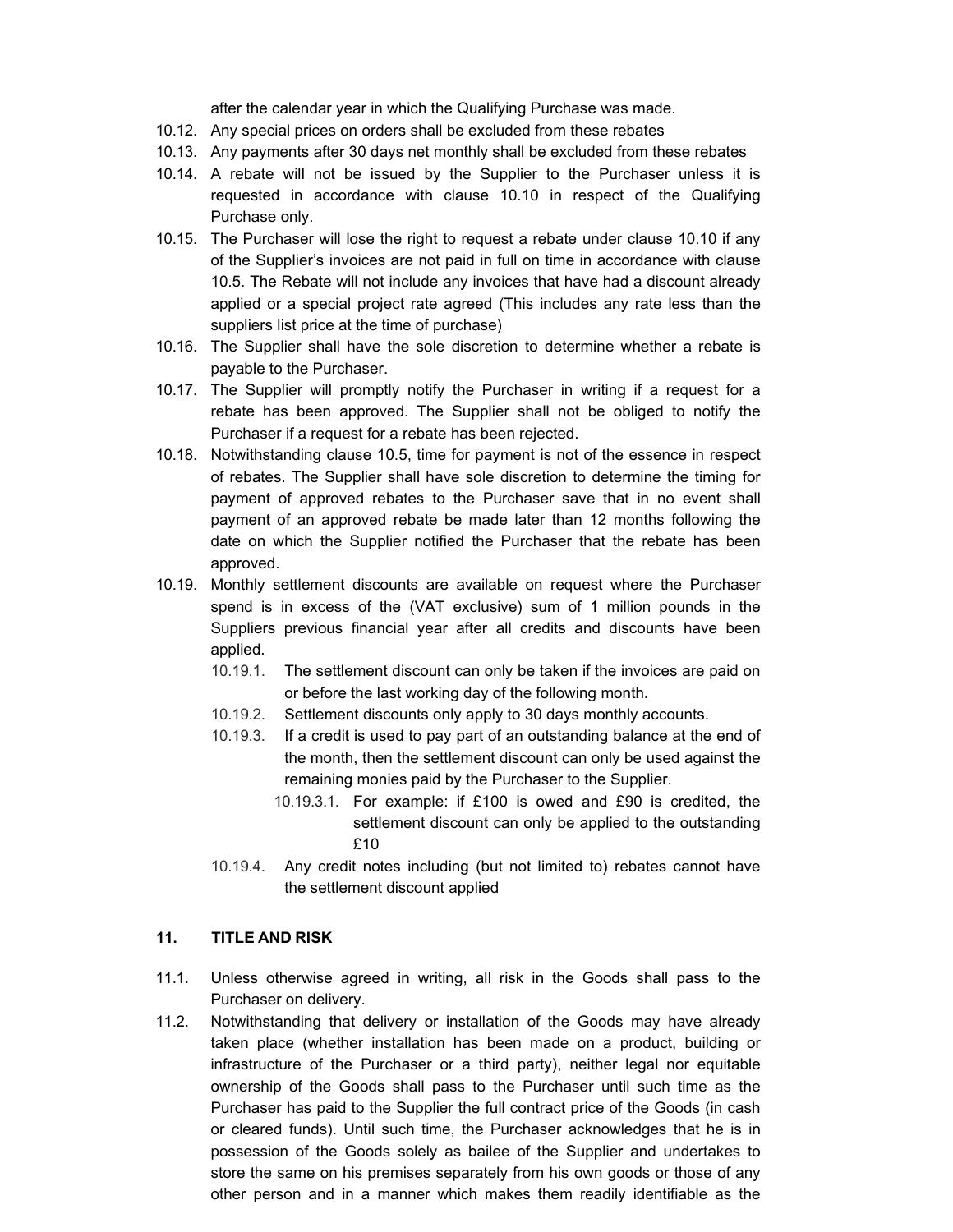goods of the Supplier (if not already installed), maintain the Goods in satisfactory condition, keep them insured against all risks for their full price from the date of delivery, notify the Supplier immediately if the Purchaser becomes subject to any of the events listed in clause 14.2.2 and give the Supplier such information relating to the Goods as the Supplier may require from time to time.

11.3. The Supplier may for the purpose of recovery of the Goods enter upon any premises where they are stored or where they are reasonably thought to be stored and repossess the same. Where the Goods have been installed or attached to any other goods or surface, the Supplier may repossess any Goods which are identifiable as the Supplier's Goods and can be easily removed from the other product.

#### **12. RETURNED GOODS**

- 12.1. The Purchaser may cancel or request to amend the order acknowledgement by giving notice in writing up to 48 hours after the order acknowledgement has been submitted. After this time, no changes may be made to an order. If the Purchaser has paid for the goods by proforma then the supplier reserves the right to charge a 25% restocking fee if cancelled within 48 hours.
- 12.2. Subject to clauses 12.5 and 12.6 below, the Goods may be returned to the Supplier for credit or exchange for up to ten working days after the date of delivery provided that the delivery note or invoice number is quoted.
- 12.3. The Goods will only be accepted for return by the Supplier if they are in a sound and resalable condition. Whether the Goods are sound and resalable shall be for the sole decision of the Supplier. Any Goods which the Supplier deems to be not resalable will only be returned to the Purchaser at the specific request of the Purchaser and at the Purchaser's cost. Notwithstanding the discretion of the Supplier in deciding whether Goods are sound and resalable, the Goods will not be deemed resalable if they are returned in anything but their original packaging and in the same quantities as originally supplied. No Goods may be returned if they have been cut to size, oversprayed, fitted or altered in any way.
- 12.4. Credit notes will only be issued if the Supplier's collections note has been issued to the Purchaser.
- 12.5. The Supplier reserves the right to charge the Purchaser the reasonable costs of handling and restocking the Goods returned.
- 12.6. Any non-stock Goods which are obtained for the Purchaser may not be returned for credit or exchange. The following Goods may not be returned:
	- 12.6.1. Goods ordered in a bespoke (non-stock) size or colour; or
	- 12.6.2. Goods that are non-factory standard or obtained specifically for the Purchaser.
	- 12.6.3. Orders over 1000 square metres cannot be returned.
- 12.7. Any request to return the Goods to us after delivery should be made within the following timescales: Shortage and damaged goods: **24 hours** Picking errors (i.e. wrong goods): **3 working days** Faulty goods: **3 working days** Goods no longer required: **10 working days**. The Purchaser must always obtain a signature (i.e. proof of collection) from the collecting person.

#### **13. EXCLUSION OF LIABILITY**

13.1. The Supplier has obtained insurance cover in respect of its own legal liability for individual claims however the Supplier has been unable to obtain insurance in respect of certain types of loss at a commercially viable price. The limits and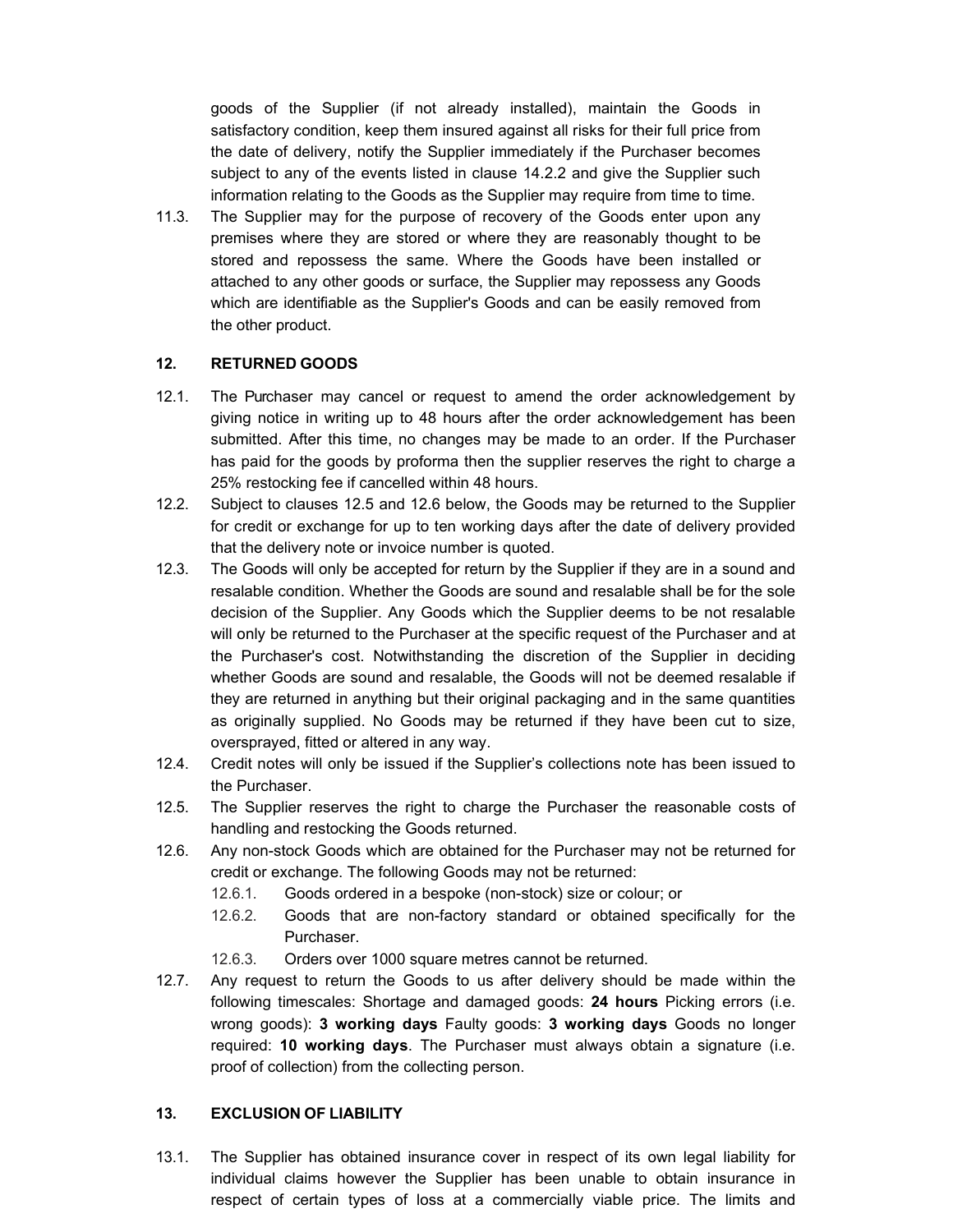exclusions in this clause reflect the insurance cover the Supplier has been able to arrange and the ease and availability of insurance which could be taken out by the Purchaser. The Purchaser is responsible for making its own arrangements for the insurance of any excess loss.

- 13.2. The restrictions on liability in this clause apply to every liability arising under or in connection with this contract, whether in contract, tort (including negligence), misrepresentation, breach of statutory duty, restitution or otherwise.
- 13.3. Nothing in this contract shall limit any liability under clause 9.1 of this contract.
- 13.4. Nothing in this contract shall limit or exclude the Supplier's liability for:
	- 13.4.1. death or personal injury caused by its negligence, or the negligence of its employees, agents or subcontractors (as applicable);
	- 13.4.2. fraud or fraudulent misrepresentation;
	- 13.4.3. breach of the terms implied by section 12 of the Sale of Goods Act 1979;
	- 13.4.4. defective products under the Consumer Protection Act 1987; or
	- 13.4.5. any matter in respect of which it would be unlawful for the Supplier to exclude or restrict liability.
- 13.5. Subject to clause 13.4, the Supplier's total liability to the Purchaser in respect of all other losses arising under or in connection with this contract, whether in contract, tort (including negligence), breach of statutory duty, or otherwise, shall in no circumstances exceed the price of the Goods as stated in the order acknowledgement.
- 13.6. Subject to clauses 13.4 and 9.1, the following types of loss are wholly excluded:
	- 13.6.1. any special, indirect, consequential or pure economic loss, costs, damages, charges or expenses;
	- 13.6.2. loss of profit;
	- 13.6.3. loss of sales or business;
	- 13.6.4. business interruption;
	- 13.6.5. loss of agreements or contracts;
	- 13.6.6. loss of anticipated savings; or
	- 13.6.7. loss of or damage to goodwill.
- 13.7. Subject to clause 13.4.5, in no event shall the Supplier be liable to the Purchaser for:
	- 13.7.1. the cost of installing the Goods on or removing the Goods from any building or infrastructure;
	- 13.7.2. any damage to the Goods that is caused by the Purchaser or the Purchaser's employees, contractors or representatives when unloading the Goods by hand or otherwise upon arrival of the Goods at the delivery address set out in the order acknowledgement or such other address notified to the Supplier; or
	- 13.7.3. any loss, damage or theft of Goods that are stored at the Supplier's premises.
- 13.8. The Supplier has given commitments as to compliance of the Goods with relevant specifications in clause 7.1. In view of these commitments, the terms implied by sections 13 to 15 of the Sale of Goods Act 1979 are, to the fullest extent permitted by law, excluded from this contract. The terms of the contract shall apply to any repaired or replacement Goods supplied by the Supplier. Notwithstanding the foregoing, in no event shall a new Latency Period be applied to Goods that have been replaced or repaired. Replaced or repaired Goods shall remain subject to the Latency Period that was applied to the Goods that were originally delivered.
- 13.9. Unless a party notifies the other party that it intends to make a claim in respect of an event within the notice period, the other party shall have no liability for that event. The notice period for an event shall start on the day on which the party wishing to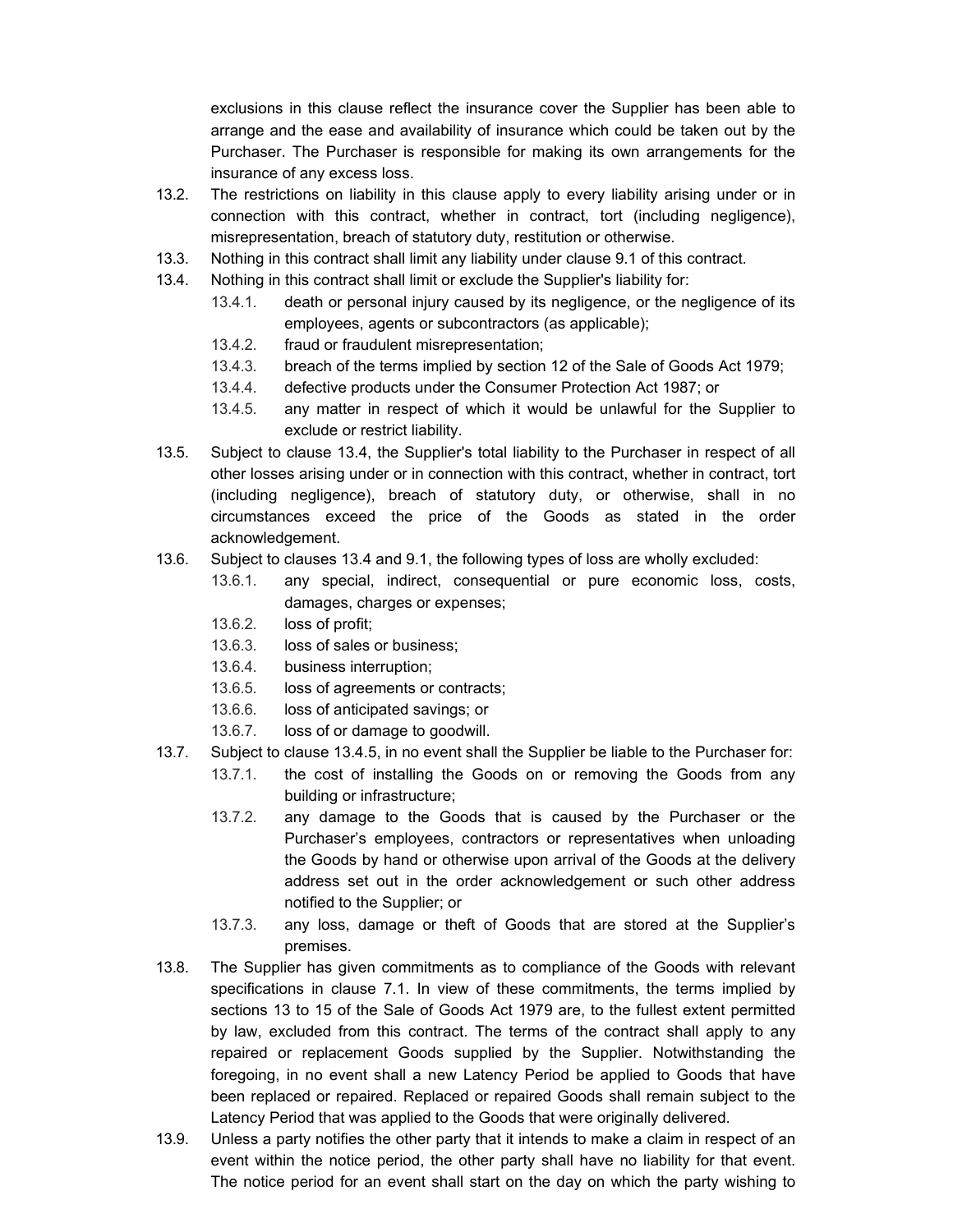make a claim became, or ought reasonably to have become, aware of its having grounds to make a claim in respect of the event and shall expire 6 months from that date. The notice must be in writing and must identify the event and the grounds for the claim in reasonable detail.

13.10. Subject to clause 13.4, Supplier shall not be liable to the Purchaser for any claims, damages, losses, costs or expenses suffered or incurred by the Purchaser until all payments that are due from the Purchaser in respect of the Goods have been received by the Supplier in full (in cash or cleared funds).

### **14. TERMINATION**

- 14.1. This contract shall commence on the commencement date and shall continue, unless terminated earlier in accordance with its terms, until completion of the delivery anticipated by the order acknowledgement when it shall terminate automatically without notice.
- 14.2. Without limiting its other rights or remedies, either party may terminate this contract with immediate effect by giving written notice to the other party if:
	- 14.2.1. the other party commits a material breach of any term of the contract and (if such a breach is remediable) fails to remedy that breach within fourteen days of that party being notified in writing to do so;
	- 14.2.2. the other party takes any step or action in connection with its entering administration, provisional liquidation or any composition or arrangement with its creditors (other than in relation to a solvent restructuring), being wound up (whether voluntarily or by order of the court, unless for the purpose of a solvent restructuring), having a receiver appointed to any of its assets or ceasing to carry on business;
	- 14.2.3. the other party suspends, or threatens to suspend, or ceases or threatens to cease to carry on all or a substantial part of its business; or
	- 14.2.4. the other party's financial position deteriorates to such an extent that in the terminating party's opinion the other party's capability to adequately fulfil its obligations under the contract has been placed in jeopardy.
- 14.3. Without limiting its other rights or remedies, the Supplier may terminate the contract with immediate effect by giving written notice to the Purchaser if the Purchaser fails to pay any amount due under the contract on the due date for payment and remains in default not less than fourteen days after being notified in writing to make such payment.
- 14.4. Termination of the contract shall not affect any of the parties' rights and remedies that have accrued as at termination, including the right to claim damages in respect of any breach of this contract which existed at or before the date of termination.
- 14.5. Any provision of the contract that expressly or by implication is intended to come into or continue in force on or after termination shall remain in full force and effect.

### **15. GENERAL**

- 15.1. **Force Majeure**. Neither party shall be in breach of this contract nor liable for delay in performing, or failure to perform, any of its obligations under this contract (other than the non-payment of invoices issued by the Supplier) if such delay or failure result from a force majeure event.
- 15.2. **Governing Law and Jurisdiction**. This contract and any dispute or claim (including non-contractual disputes or claims) arising out of or in connection with it or its subject matter or formation, is governed by and construed in accordance with the law of